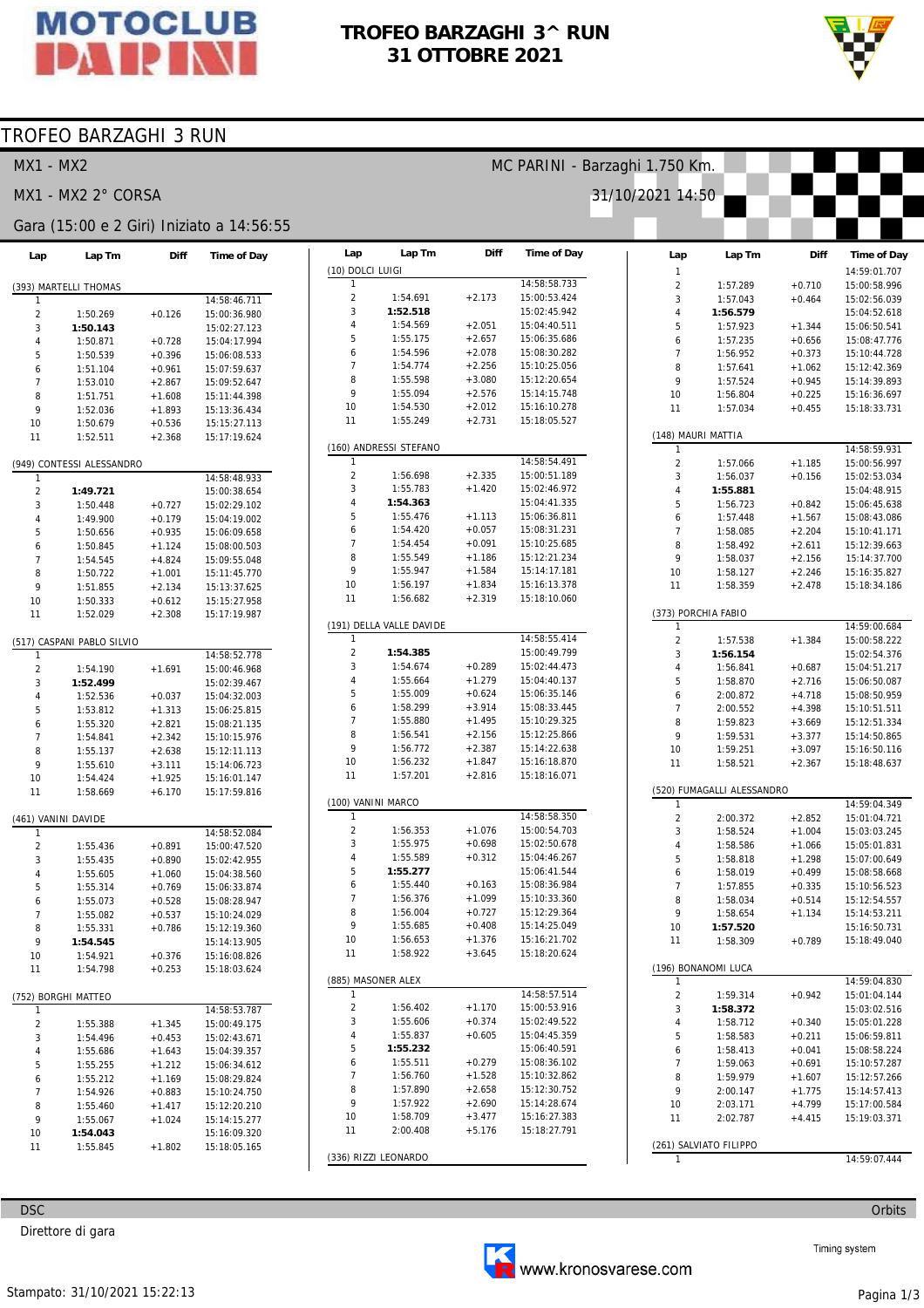

### TROFEO BARZAGHI 3^ RUN 31 OTTOBRE 2021



# TROFEO BARZAGHI 3 RUN

| <b>MX1 - MX2</b>    |                         |                      |                                           |                     |                                    |                      |                              | MC PARINI - Barzaghi 1.750 Km. |                      |                      |                              |
|---------------------|-------------------------|----------------------|-------------------------------------------|---------------------|------------------------------------|----------------------|------------------------------|--------------------------------|----------------------|----------------------|------------------------------|
|                     | MX1 - MX2 2° CORSA      |                      |                                           |                     |                                    |                      |                              | 31/10/2021 14:50               |                      |                      |                              |
|                     |                         |                      | Gara (15:00 e 2 Giri) Iniziato a 14:56:55 |                     |                                    |                      |                              |                                |                      |                      |                              |
| Lap                 | Lap Tm                  | Diff                 | Time of Day                               | Lap                 | Lap Tm                             | Diff                 | <b>Time of Day</b>           | Lap                            | Lap Tm               | Diff                 | Time of Day                  |
| $\overline{2}$      | 2:03.367                | $+5.057$             | 15:01:10.811                              | $\sqrt{3}$          | 2:02.547                           | $+3.285$             | 15:03:14.462                 | $\overline{7}$                 | 2:04.097             | $+1.165$             | 15:11:28.220                 |
| 3                   | 2:01.218                | $+2.908$             | 15:03:12.029                              | $\overline{4}$      | 2:01.685                           | $+2.423$             | 15:05:16.147                 | 8                              | 2:06.301             | $+3.369$             | 15:13:34.521                 |
| $\overline{4}$      | 1:59.032                | $+0.722$             | 15:05:11.061                              | 5                   | 2:00.582                           | $+1.320$             | 15:07:16.729                 | 9                              | 2:06.902             | $+3.970$             | 15:15:41.423                 |
| 5                   | 1:58.310                |                      | 15:07:09.371                              | 6<br>$\overline{7}$ | 2:00.408                           | $+1.146$             | 15:09:17.137                 | 10                             | 2:04.059             | $+1.127$             | 15:17:45.482                 |
| 6                   | 1:59.029                | $+0.719$             | 15:09:08.400                              | 8                   | 2:00.852<br>1:59.262               | $+1.590$             | 15:11:17.989<br>15:13:17.251 |                                |                      |                      |                              |
| $\overline{7}$<br>8 | 1:59.191                | $+0.881$             | 15:11:07.591                              | 9                   | 2:00.997                           | $+1.735$             | 15:15:18.248                 | $\mathbf{1}$                   | (343) DEDOLA IVANO   |                      | 14:59:14.276                 |
| 9                   | 1:59.987<br>1:58.907    | $+1.677$<br>$+0.597$ | 15:13:07.578<br>15:15:06.485              | 10                  | 2:01.171                           | $+1.909$             | 15:17:19.419                 | $\overline{2}$                 | 2:05.839             | $+5.442$             | 15:01:20.115                 |
| 10                  | 1:59.549                | $+1.239$             | 15:17:06.034                              | 11                  | 2:01.567                           | $+2.305$             | 15:19:20.986                 | 3                              | 2:06.026             | $+5.629$             | 15:03:26.141                 |
| 11                  | 1:59.470                | $+1.160$             | 15:19:05.504                              |                     |                                    |                      |                              | 4                              | 2:03.687             | $+3.290$             | 15:05:29.828                 |
|                     |                         |                      |                                           |                     | (68) RUGGERI NICHOLAS              |                      |                              | 5                              | 2:00.397             |                      | 15:07:30.225                 |
|                     | (500) ZORIACO FRANCESCO |                      |                                           | $\mathbf{1}$        |                                    |                      | 14:59:06.816                 | 6                              | 2:01.935             | $+1.538$             | 15:09:32.160                 |
| $\mathbf{1}$        |                         |                      | 14:59:09.621                              | $\sqrt{2}$          | 2:03.166                           | $+3.123$             | 15:01:09.982                 | $\overline{7}$                 | 2:03.623             | $+3.226$             | 15:11:35.783                 |
| $\overline{2}$      | 2:01.905                | $+3.450$             | 15:01:11.526                              | 3<br>$\overline{4}$ | 2:01.098<br>2:01.877               | $+1.055$<br>$+1.834$ | 15:03:11.080<br>15:05:12.957 | 8                              | 2:05.410             | $+5.013$             | 15:13:41.193                 |
| 3                   | 2:01.674                | $+3.219$             | 15:03:13.200                              | 5                   | 2:00.043                           |                      | 15:07:13.000                 | 9<br>10                        | 2:01.758             | $+1.361$             | 15:15:42.951<br>15:17:48.433 |
| $\overline{4}$<br>5 | 2:00.902<br>1:59.392    | $+2.447$<br>$+0.937$ | 15:05:14.102<br>15:07:13.494              | 6                   | 2:01.301                           | $+1.258$             | 15:09:14.301                 |                                | 2:05.482             | $+5.085$             |                              |
| 6                   | 1:59.442                | $+0.987$             | 15:09:12.936                              | $\overline{7}$      | 2:01.014                           | $+0.971$             | 15:11:15.315                 |                                | (121) SALVI FEDERICO |                      |                              |
| $\overline{7}$      | 1:59.014                | $+0.559$             | 15:11:11.950                              | 8                   | 2:01.114                           | $+1.071$             | 15:13:16.429                 | $\mathbf{1}$                   |                      |                      | 14:59:15.789                 |
| 8                   | 1:59.127                | $+0.672$             | 15:13:11.077                              | 9                   | 2:00.609                           | $+0.566$             | 15:15:17.038                 | $\overline{c}$                 | 2:05.860             | $+2.980$             | 15:01:21.649                 |
| 9                   | 1:58.455                |                      | 15:15:09.532                              | 10                  | 2:01.686                           | $+1.643$             | 15:17:18.724                 | 3                              | 2:05.508             | $+2.628$             | 15:03:27.157                 |
| 10                  | 1:58.909                | $+0.454$             | 15:17:08.441                              | 11                  | 2:05.416                           | $+5.373$             | 15:19:24.140                 | 4                              | 2:03.689             | $+0.809$             | 15:05:30.846                 |
| 11                  | 1:59.057                | $+0.602$             | 15:19:07.498                              |                     |                                    |                      |                              | 5                              | 2:04.304             | $+1.424$             | 15:07:35.150                 |
|                     |                         |                      |                                           |                     | (725) MASSARI DAVIDE               |                      |                              | 6                              | 2:02.880             |                      | 15:09:38.030                 |
|                     | (94) TRESSOLDI ERNANI   |                      |                                           | -1                  |                                    |                      | 14:59:08.079                 | $\overline{7}$                 | 2:03.195             | $+0.315$             | 15:11:41.225                 |
|                     |                         |                      | 14:59:03.837                              | $\sqrt{2}$          | 2:02.275                           | $+1.873$             | 15:01:10.354                 | 8                              | 2:05.338             | $+2.458$             | 15:13:46.563                 |
| $\overline{c}$      | 1:59.184                | $+0.865$             | 15:01:03.021                              | 3                   | 2:01.133                           | $+0.731$             | 15:03:11.487                 | 9                              | 2:04.986             | $+2.106$             | 15:15:51.549                 |
| 3                   | 1:58.319                |                      | 15:03:01.340                              | $\overline{4}$      | 2:02.040                           | $+1.638$             | 15:05:13.527                 | 10                             | 2:04.690             | $+1.810$             | 15:17:56.239                 |
| $\overline{4}$      | 1:58.839                | $+0.520$             | 15:05:00.179                              | 5<br>6              | 2:02.231<br>2:00.402               | $+1.829$             | 15:07:15.758<br>15:09:16.160 |                                |                      |                      |                              |
| 5                   | 2:01.640                | $+3.321$             | 15:07:01.819                              | $\overline{7}$      | 2:01.104                           | $+0.702$             | 15:11:17.264                 |                                | (392) DIANO GABRIELE |                      | 14:59:11.385                 |
| 6<br>$\overline{7}$ | 1:59.762                | $+1.443$             | 15:09:01.581                              | 8                   | 2:02.215                           | $+1.813$             | 15:13:19.479                 | $\overline{a}$                 | 2:07.749             | $+4.497$             | 15:01:19.134                 |
| 8                   | 2:00.634<br>2:01.468    | $+2.315$<br>$+3.149$ | 15:11:02.215<br>15:13:03.683              | 9                   | 2:00.496                           | $+0.094$             | 15:15:19.975                 | 3                              | 2:03.579             | $+0.327$             | 15:03:22.713                 |
| 9                   | 2:01.840                | $+3.521$             | 15:15:05.523                              | 10                  | 2:03.496                           | $+3.094$             | 15:17:23.471                 | $\overline{4}$                 | 2:03.815             | $+0.563$             | 15:05:26.528                 |
| 10                  | 2:01.951                | $+3.632$             | 15:17:07.474                              |                     |                                    |                      |                              | 5                              | 2:07.546             | $+4.294$             | 15:07:34.074                 |
| 11                  | 2:02.831                | $+4.512$             | 15:19:10.305                              |                     | (268) BRAMBILLA STEFANO            |                      |                              | 6                              | 2:06.164             | $+2.912$             | 15:09:40.238                 |
|                     |                         |                      |                                           |                     |                                    |                      | 14:59:15.608                 | $\overline{7}$                 | 2:05.848             | $+2.596$             | 15:11:46.086                 |
|                     | (221) UNGARO MATTEO     |                      |                                           | $\overline{2}$      | 2:05.559                           | $+5.228$             | 15:01:21.167                 | 8                              | 2:04.813             | $+1.561$             | 15:13:50.899                 |
| 1                   |                         |                      | 14:59:31.246                              | 3                   | 2:04.358                           | $+4.027$             | 15:03:25.525                 | 9                              | 2:03.252             |                      | 15:15:54.151                 |
| $\overline{2}$      | 1:55.682                |                      | 15:01:26.928                              | $\overline{4}$      | 2:02.466                           | $+2.135$             | 15:05:27.991                 | 10                             | 2:04.816             | $+1.564$             | 15:17:58.967                 |
| 3                   | 1:59.443                | $+3.761$             | 15:03:26.371                              | 5<br>6              | 2:00.966                           | $+0.635$             | 15:07:28.957                 |                                |                      |                      |                              |
| $\overline{4}$      | 2:00.264                | $+4.582$             | 15:05:26.635                              | $\overline{7}$      | 2:00.331<br>2:01.080               | $+0.749$             | 15:09:29.288<br>15:11:30.368 | (616) BAJ DARIO                |                      |                      |                              |
| 5                   | 1:58.069                | $+2.387$             | 15:07:24.704                              | 8                   | 2:00.527                           | $+0.196$             | 15:13:30.895                 | $\mathbf{1}$                   |                      |                      | 14:59:06.225                 |
| 6<br>$\overline{7}$ | 1:57.607                | $+1.925$             | 15:09:22.311                              | 9                   | 2:04.049                           | $+3.718$             | 15:15:34.944                 | 2<br>3                         | 2:03.281<br>2:06.611 | $+0.504$<br>$+3.834$ | 15:01:09.506<br>15:03:16.117 |
| 8                   | 1:58.415<br>1:58.654    | $+2.733$<br>$+2.972$ | 15:11:20.726<br>15:13:19.380              | 10                  | 2:04.717                           | $+4.386$             | 15:17:39.661                 | 4                              | 2:02.777             |                      | 15:05:18.894                 |
| 9                   | 1:58.207                | $+2.525$             | 15:15:17.587                              |                     |                                    |                      |                              | 5                              | 2:04.085             | $+1.308$             | 15:07:22.979                 |
| 10                  | 1:58.334                | $+2.652$             | 15:17:15.921                              |                     | (676) SANGALLI RICCARDO            |                      |                              | 6                              | 2:05.318             | $+2.541$             | 15:09:28.297                 |
| 11                  | 2:00.171                | $+4.489$             | 15:19:16.092                              | -1                  |                                    |                      | 14:59:12.219                 | $\overline{7}$                 | 2:07.218             | $+4.441$             | 15:11:35.515                 |
|                     |                         |                      |                                           | $\sqrt{2}$          | 2:03.678                           | $+1.202$             | 15:01:15.897                 | 8                              | 2:07.672             | $+4.895$             | 15:13:43.187                 |
|                     | (956) SANTAGA` MATTIA   |                      |                                           | 3                   | 2:02.781                           | $+0.305$             | 15:03:18.678                 | 9                              | 2:07.878             | $+5.101$             | 15:15:51.065                 |
|                     |                         |                      | 14:59:12.730                              | $\overline{4}$      | 2:03.445                           | $+0.969$             | 15:05:22.123                 | 10                             | 2:08.728             | $+5.951$             | 15:17:59.793                 |
| $\overline{2}$      | 2:00.863                | $+1.557$             | 15:01:13.593                              | 5                   | 2:03.563                           | $+1.087$             | 15:07:25.686                 |                                |                      |                      |                              |
| 3                   | 2:01.462                | $+2.156$             | 15:03:15.055                              | 6                   | 2:03.256                           | $+0.780$             | 15:09:28.942                 |                                | (810) CONTI DAMIANO  |                      |                              |
| $\overline{4}$      | 2:00.137                | $+0.831$             | 15:05:15.192                              | $\overline{7}$      | 2:04.586                           | $+2.110$             | 15:11:33.528                 | $\mathbf{1}$                   |                      |                      | 14:59:11.984                 |
| 5                   | 2:00.507                | $+1.201$             | 15:07:15.699                              | 8<br>9              | 2:04.411<br>2:02.476               | $+1.935$             | 15:13:37.939<br>15:15:40.415 | $\overline{2}$                 | 2:06.623             | $+2.488$             | 15:01:18.607                 |
| 6                   | 1:59.680                | $+0.374$             | 15:09:15.379                              | 10                  | 2:03.225                           | $+0.749$             | 15:17:43.640                 | 3                              | 2:04.847             | $+0.712$             | 15:03:23.454                 |
| $\overline{7}$      | 1:59.306                |                      | 15:11:14.685                              |                     |                                    |                      |                              | 4<br>5                         | 2:06.023             | $+1.888$             | 15:05:29.477                 |
| 8<br>9              | 2:00.619                | $+1.313$             | 15:13:15.304                              |                     | (407) VIGANO <sup>®</sup> RICCARDO |                      |                              | 6                              | 2:05.212<br>2:06.133 | $+1.077$<br>$+1.998$ | 15:07:34.689<br>15:09:40.822 |
|                     | 2:01.163<br>2:01.179    | $+1.857$             | 15:15:16.467                              | $\mathbf{1}$        |                                    |                      | 14:59:02.791                 | $\overline{7}$                 | 2:04.470             | $+0.335$             | 15:11:45.292                 |
| 10<br>11            | 2:01.028                | $+1.873$<br>$+1.722$ | 15:17:17.646<br>15:19:18.674              | $\sqrt{2}$          | 2:04.057                           | $+1.125$             | 15:01:06.848                 | 8                              | 2:05.083             | $+0.948$             | 15:13:50.375                 |
|                     |                         |                      |                                           | 3                   | 2:02.932                           |                      | 15:03:09.780                 | 9                              | 2:04.135             |                      | 15:15:54.510                 |
|                     | (200) ROSSONI MARCO     |                      |                                           | $\overline{4}$      | 2:05.683                           | $+2.751$             | 15:05:15.463                 | 10                             | 2:06.362             | $+2.227$             | 15:18:00.872                 |
|                     |                         |                      | 14:59:10.015                              | 5                   | 2:04.358                           | $+1.426$             | 15:07:19.821                 |                                |                      |                      |                              |
| $\overline{2}$      | 2:01.900                | $+2.638$             | 15:01:11.915                              | 6                   | 2:04.302                           | $+1.370$             | 15:09:24.123                 |                                | (600) CORTI LORENZO  |                      |                              |
|                     |                         |                      |                                           |                     |                                    |                      |                              |                                |                      |                      |                              |

**DSC** 

Direttore di gara



Orbits